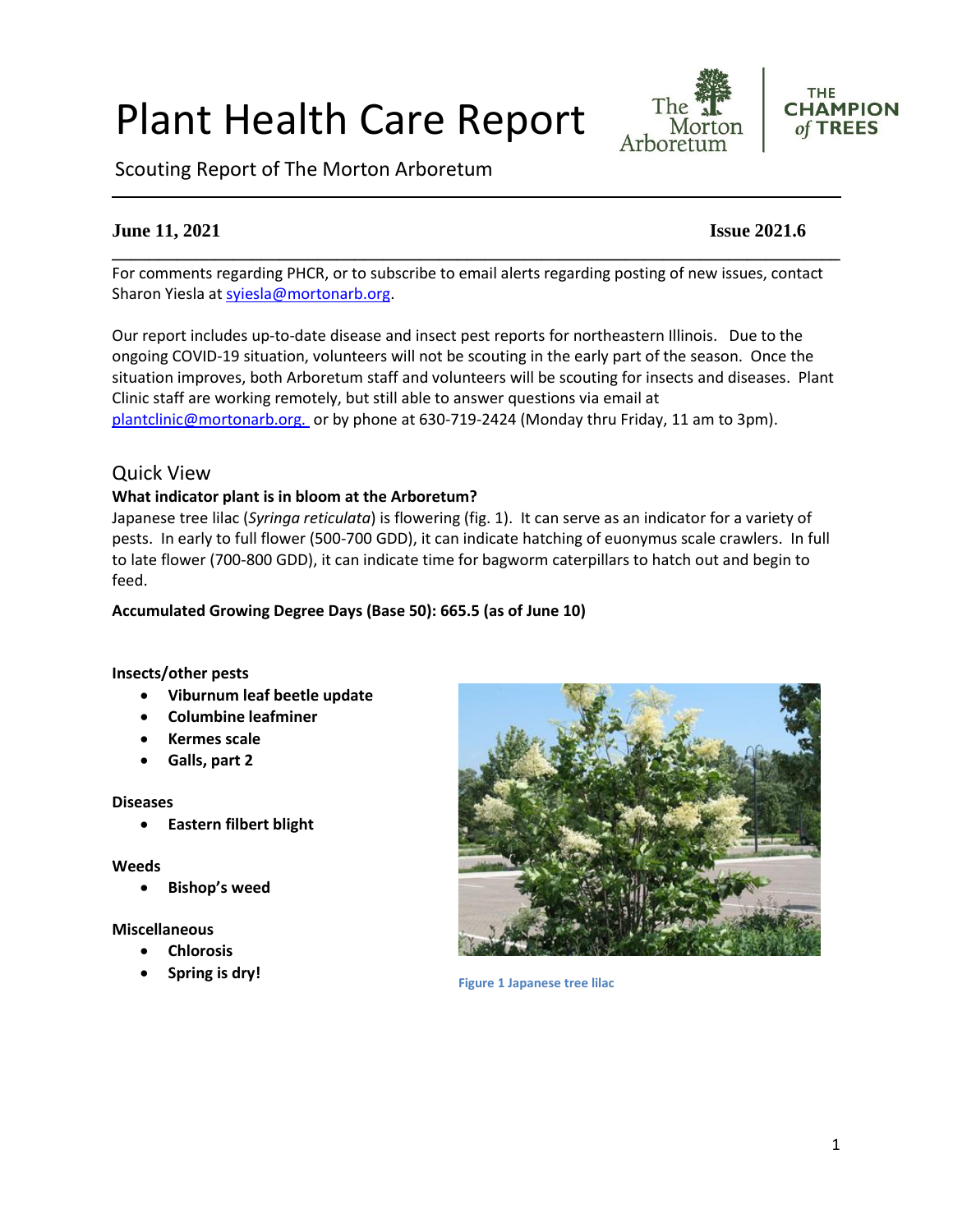# Soil temperatures around Illinois (from Illinois State Water Survey)

This information will be provided in spring and fall issues only. For more data go to <https://www.isws.illinois.edu/warm/soil/> (you will need to set up an account to access data.) Root growth on trees/shrubs occurs when soil temps are above 45 degrees (use deeper depth).

| Max. Soil temps    | St. Charles       | Champaign         | Carbondale        |
|--------------------|-------------------|-------------------|-------------------|
| For June 10, 2021* | reporting station | reporting station | reporting station |
|                    | (north)           | (central)         | (south)           |
| 2-inch, bare soil  | 98.5              | 98.9              | 93.4              |
| 4-inch, bare soil  | 95.8              | 94.4              | 83.7              |
| 4-inch, under sod  | 83                | 85.2              | 81.5              |
| 8-inch, under sod  | 74.6              | 77.6              | 76                |

\* This is the maximum soil temperature recorded the day prior to publication of PHCR.

# Degree Days (current and compared to past years) and rainfall

As of June 10, we have 665.5 base-50 growing degree days (GDD). The historical average (1937-2020) for this date is 547 GDD<sub>50</sub>. The table below shows a comparison of GDD in different years. We are comparing the GDD reported in this issue with the GDD reported in the first issue of 2020, 2015 and 2014. These years were selected since publication dates of the first issue were within a day or two of each other. Glencoe, Lisle and Waukegan (60085) were not used in 2015 and 2014, so there is 'no report' from those stations.

| Location                       | GDD as of<br>6/10/21 | GDD as of<br>6/11/20 | GDD as of<br>6/11/15 | GDD as of<br>6/12/14 |
|--------------------------------|----------------------|----------------------|----------------------|----------------------|
|                                | 1013                 | 1003                 |                      |                      |
| Carbondale, IL*                |                      |                      | 1136                 | 1120                 |
| Champaign, IL*                 | 823                  | 760                  | 960                  | 919                  |
| Chicago Botanic Garden**   726 |                      | 583                  | 494 (6/10)           | 488.5(6/11)          |
| Glencoe*                       | 417                  | 345                  | No report            | No report            |
| Chicago O'Hare*                | 789                  | 644                  | 730                  | 709                  |
| Kankakee, IL*                  | 733                  | 680                  | 783                  | 762                  |
| Lisle, $IL^*$                  | 778                  | 670                  | No report            | No report            |
| The Morton Arboretum           | 665.5                | 652.5                | 599.5                | 571                  |
| Quincy, IL*                    | 886                  | 824                  | 1030                 | 960                  |
| Rockford, IL*                  | 691                  | 609                  | 607                  | 599                  |
| Springfield, IL*               | 865                  | 816                  | 1020                 | 953                  |
| Waukegan, $IL*$ (60087)        | 679                  | 511                  | 542                  | 560                  |
| Waukegan, IL (60085)           | 728                  | 548                  | No report            | No report            |

\*\*Thank you to Chris Henning, Chicago Botanic Garden, for supplying us with this information.

\*We obtain most of our degree day information from the GDD Tracker from Michigan State University web site. For additional locations and daily degree days, go to <https://gddtracker.msu.edu/>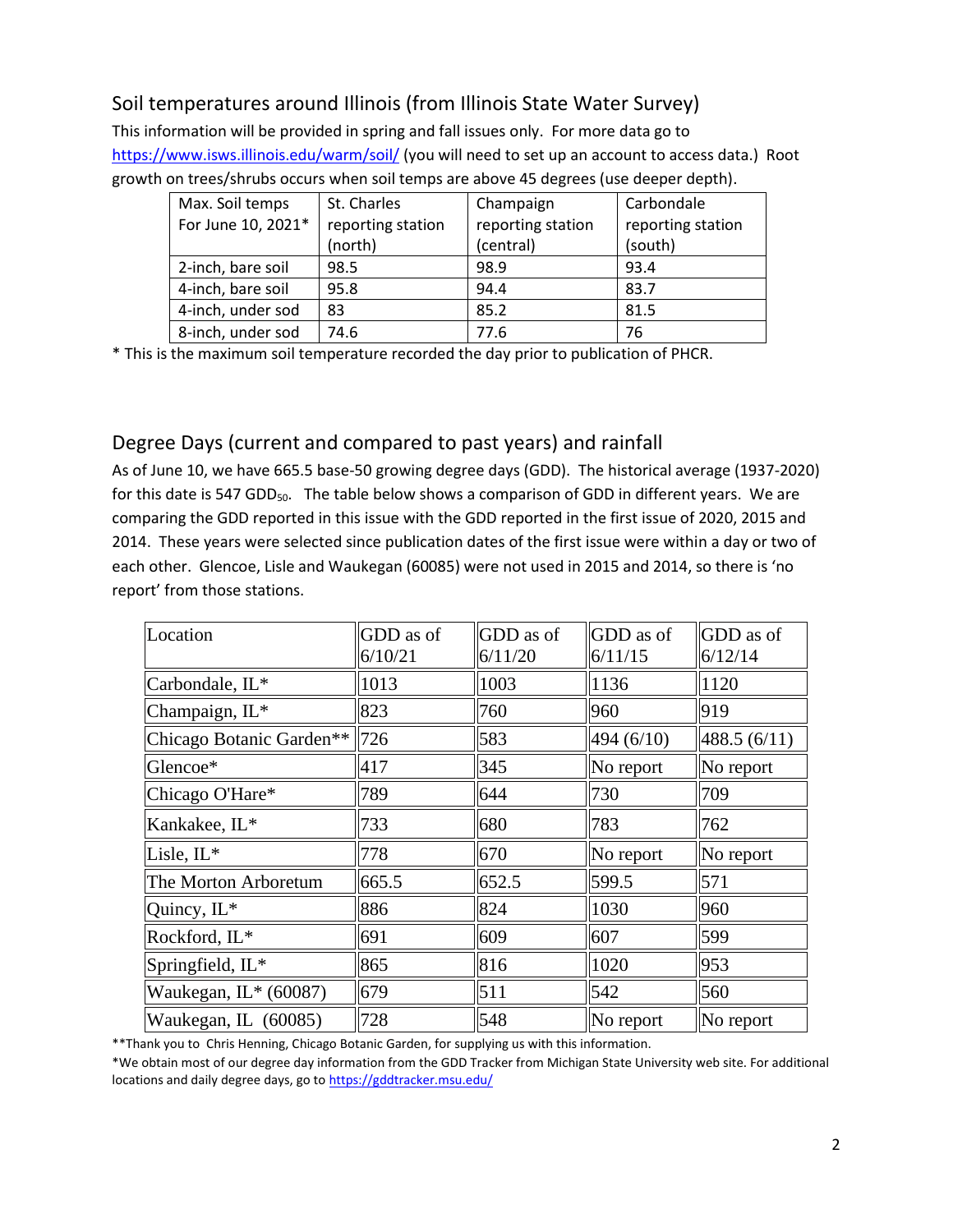| Seasonal precipitation (rain and melted snow) in inches. |                        |                    |                     |
|----------------------------------------------------------|------------------------|--------------------|---------------------|
|                                                          | 2021                   | 2020               | average             |
| Jan                                                      | 1.5                    | 2.14               | 1.952               |
| Feb                                                      | 1.49                   | .85                | 1.769               |
| Mar                                                      | 1.24                   | 4.15               | 2.536               |
| April                                                    | 1.39                   | 4.37               | 3.692               |
| May                                                      | 3.34                   | 8.24               | 4.194               |
| June                                                     | .06                    | 4.91               | 4.190               |
| July                                                     |                        | 2.87               | 3.893               |
| Aug                                                      |                        | 1.1                | 3.802               |
| Year to date                                             | $9.02$ (as of $6/10$ ) | 19.75 (as of 5/31) | 14.143 (as of 5/31) |
| Total (Jan-Sept)                                         |                        | 32.18 (Jan-Sept)   | 29.33 (Jan-Sept)    |

#### **How serious is it?**

Problems that can definitely compromise the health of the plant will be marked "serious".Problems that have the potential to be serious and which may warrant chemical control measures will be marked "potentially serious". Problems that are seldom serious enough for pesticide treatment will be marked "minor". "Aggressive" will be used for weeds that spread quickly and become a problem and "dangerous" for weeds that might pose a risk to humans.

## **Pest Updates: Insects**

| Examples of insects that may emerge soon in northern Illinois (based on growing degree days) |                 |                                |                   |
|----------------------------------------------------------------------------------------------|-----------------|--------------------------------|-------------------|
| GDD (base 50)                                                                                | insect          | Life stage present at this GDD | Type of damage    |
| 400-600 (start)                                                                              | Emerald ash     | Adults beginning to emerge     | Mating and laying |
| 1000-1200                                                                                    | borer           |                                | eggs              |
| (peak)                                                                                       |                 |                                |                   |
| 700-800                                                                                      | Bagworm         | Caterpillars emerging          | Chewing foliage   |
| 900-1200                                                                                     | Japanese beetle | adults                         | Chewing foliage;  |
|                                                                                              |                 |                                | mating and laying |
|                                                                                              |                 |                                | eggs              |

## **Viburnum leaf beetle update**

Until recently, viburnum leaf beetle larvae have been feeding heavily on viburnum leaves. The larvae are now going into the ground to pupate and become adults. While they are in the soil, they can't be treated with insecticides. Insecticides generally do not harm insects in the pupal stage. A soil drench of imidacloprid can be done now, but that will be taken up by the plant and will target the adults when they emerge to feed. It will not kill the pupae in the soil. In early July, the small brown beetles (fig. 2) will emerge and again feed on leaves. They can be treated with one of the following insecticides: carbaryl, cyfluthrin, permethrin or malathion. Insecticidal soap that worked on the larvae will not treat the adults, due to their hard bodies.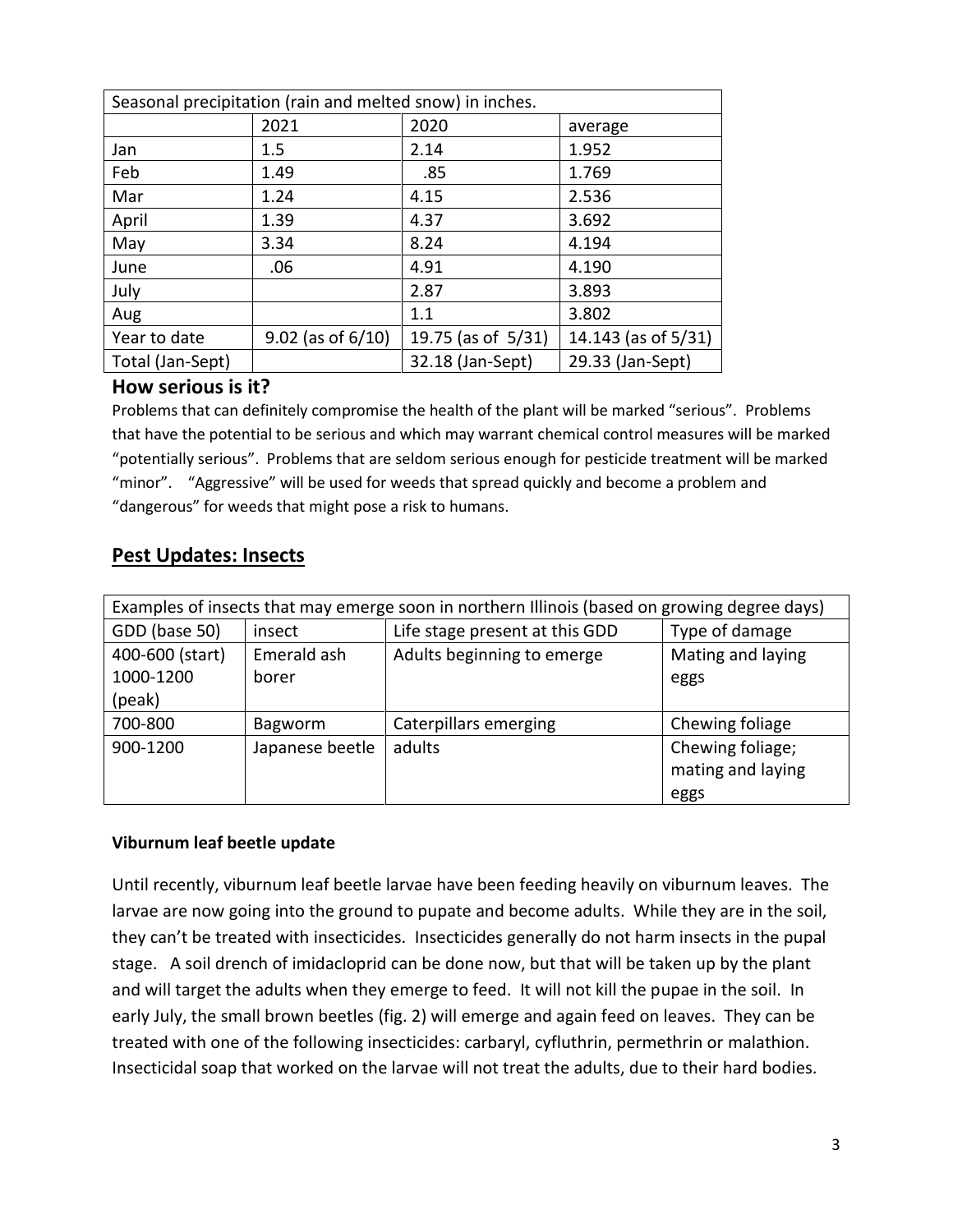In fall, look for egg-laying sites. The actual eggs are not visible. The eggs are laid in small holes on the ends of twigs, and then the holes are capped with a mixture of chewed wood and excrement. The caps are dark and stand out against the bark of the twig, making them easy to see. From October through March, cut out the twig tips that have the eggs in them and get them out of the garden completely. This is the most effective and least toxic means of control. It will greatly reduce the number of insects you have next year. If the eggs can't hatch, they can't eat.



**Figure 2 Viburnum leaf beetle adult**

#### **Columbine leafminer (minor)**

The flower garden is also under attack this year. We are seeing mines in columbine (*Aquilegia* 

species and hybrids) leaves created by the columbine leafminer (*Phytomyza aquilegivora*). Luckily the damage is not fatal to the plants. Damage is serpentine or snake-like white mines (fig. 3) in leaves, usually after the plants flower. The adults are small flies that deposit eggs on the underside of leaves. After hatching, the maggots burrow into the leaves, creating the mines.

**Management:** Removing and destroying infested leaves early in the season will help reduce later infestations, because there are several generations.

Good web site: [https://wimastergardener.org/article/common](https://wimastergardener.org/article/common-columbine-pests-columbine-leafminer-and-columbine-sawfly/)[columbine-pests-columbine-leafminer-and-columbine-sawfly/](https://wimastergardener.org/article/common-columbine-pests-columbine-leafminer-and-columbine-sawfly/)



**Figure 3 Columbine leafminer damage**

#### **Kermes scale (potentially serious)**

Scale insects are sap feeders, and heavy populations can, over time, lead to branch dieback and even decline of the tree. Some scale insects produce a sticky substance called honeydew, while other species do not. Those that do produce honeydew are often easy to spot since the plant is sticky to the touch.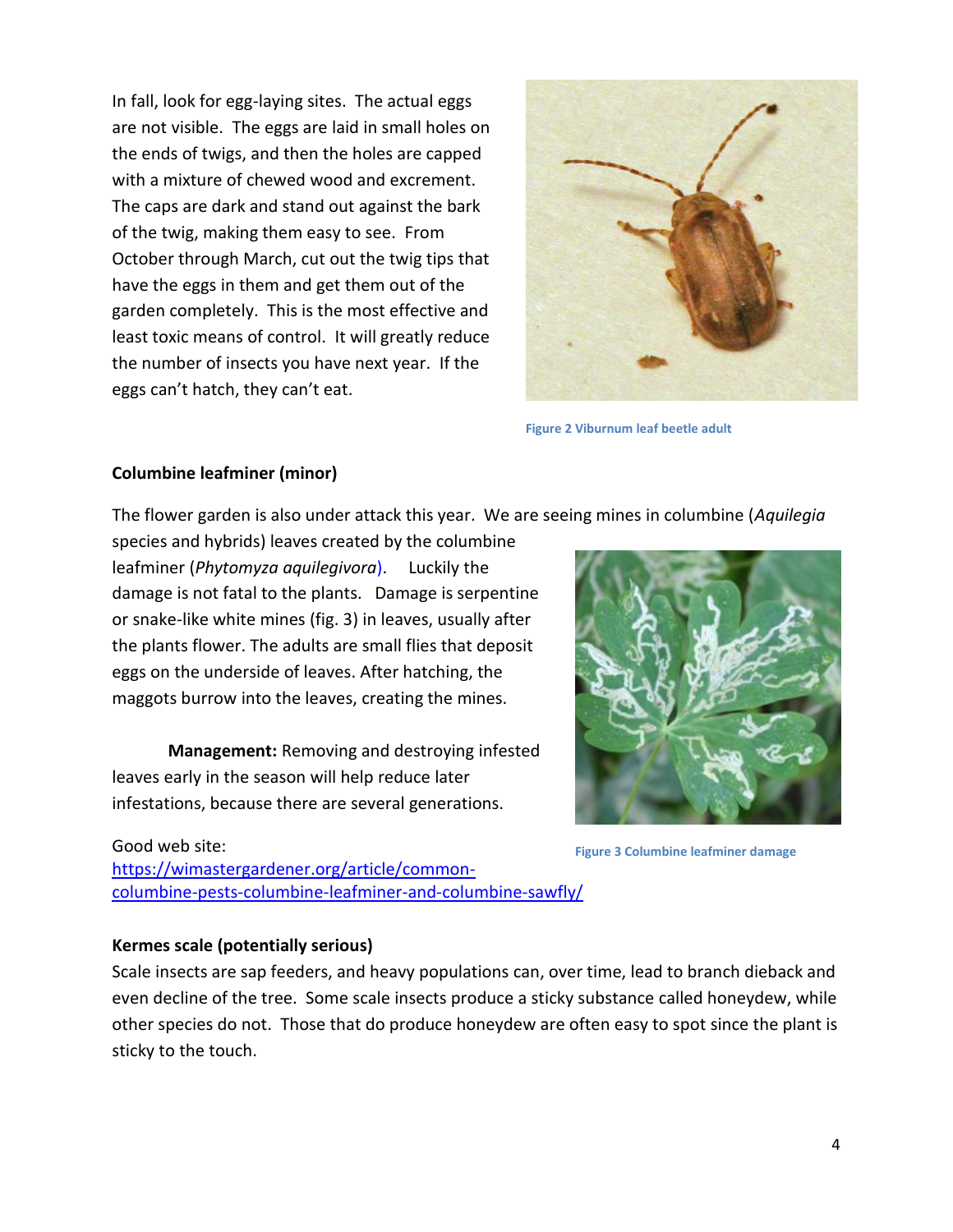A couple of years ago, we had an infestation of kermes scale on oak, most commonly on bur oak. There are a couple of species of kermes, and they vary in color. Some species are dark and some are more mottled. We have received a report of Kermes scale on bur oak this season. This species of scale tends to congregate at the ends of the twigs, weakening them. Often the ends of twigs will break off and fall to the ground. The appearance of several twig ends on the ground tends to get the attention of the owner of the tree. (In the case reported to us this year, the



**Figure 4 Kermes scale (photo: T. Bethke)**

scales are actually on the petioles (fig.4), so individual leaves, not twig ends, are falling to the ground). Luckily there is little long-term damage from the dropping of the twigs. This scale does produce honeydew.

 **Management:** Hand removal is possible on small trees. Heavily infested branches may be pruned out to reduce infestations. Kermes scale is often controlled by natural predators. Chemical treatments are commonly targeted at the young (crawler stage) of the scale, so knowing which scale you have and when the crawlers are expected helps with the timing of pesticide use. The crawlers of the Kermes scale found on bur oak with emerge in June. Systemic insecticides may be used on some species of scale, but planning is required as these products are often applied a few months ahead of time to give them time to move through the plant. Before using any insecticide, check for the presence of beneficial insects.

Good website: [Kansas State](https://www.google.com/url?sa=t&rct=j&q=&esrc=s&source=web&cd=&ved=2ahUKEwj1oP3bg4vxAhUNAZ0JHXYmCpAQFjABegQIAhAE&url=https%3A%2F%2Fhnr.k-state.edu%2Fextension%2Finfo-center%2Fcommon-pest-problems%2Fcommon-pest-problem-new%2FKermes%2520Oak%2520Scale.pdf&usg=AOvVaw3gyApxnNkiScE1e1ZSq_Vh)

## **Galls, part 2 (minor)**

It is turning out to be a busy year for galls. We are featuring a nice selection of them for you this week. We write about these just so you know what you are looking at. Most galls are very minor and we don't need to treat for them.

Our native buttonbush (*Cephalanthus occidentalis*) is showing a weird gall that we have seen in previous years. Buttonbush galls, caused by a mite, are small, bumpy galls (fig. 5). They sometimes show up in large numbers, giving the whole shrub an unattractive look, but doing very little real damage.



**Figure 5 Galls on buttonbush**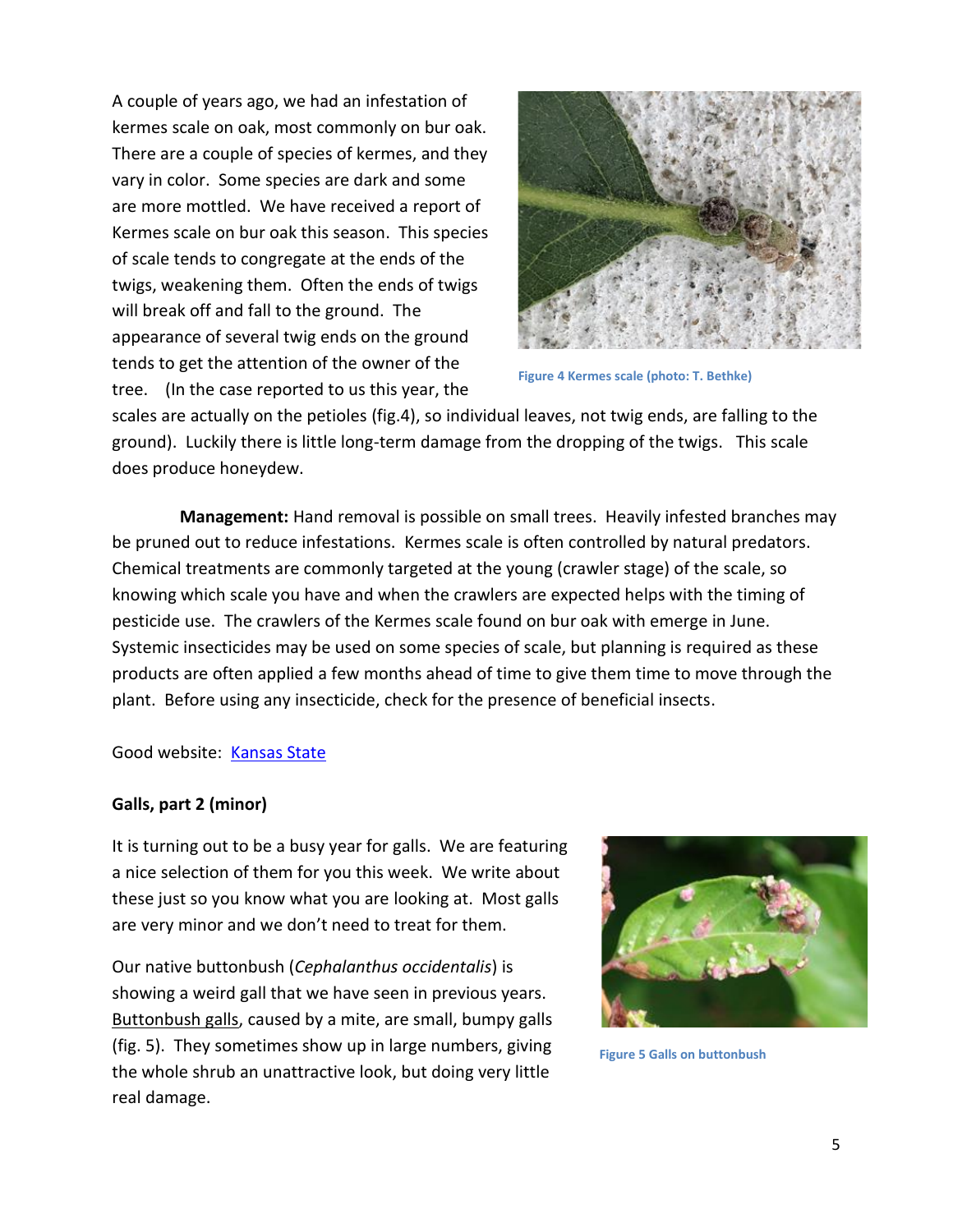Maple bladder gall is a common problem on red maple (*Acer rubrum*), silver maple (*Acer* 

*saccharinum*) and the hybrid between the two, Freeman maple (*Acer* x *freemannii*). We see this gall almost every year. It starts out as a small green bead and then changes to red (fig. 6) and later in the season almost black. We are seeing it in the red stage already. They are caused by eriophyid mites that overwinter in bark crevices and around callous growth of wounds, scars, and pruned branches



Good website: <https://ohioline.osu.edu/factsheet/ENT-60>



**Figure 6 Maple bladder gall**



**Figure 7 Wool sower gall**

## **Pest Updates: Diseases**

## **Eastern filbert blight (serious)**

Eastern filbert blight, caused by the fungus *Anisogramma anomala,* has been reported to The Morton Arboretum Plant Clinic a couple of times this month on Harry Lauder's walking stick (*Corylus avellana* 'Contorta'). This disease has largely been studied in Oregon, where they have cool wet winters, so the lifecycle may be different in other parts of North America (Sinclair and Lyon). The pathogen requires 2-3 years to complete its life cycle, the length depending on the host's



**Figure 8 Fruiting bodies of Eastern Filbert blight**

susceptibility. The symptoms include football-shaped pustule-like bumps (Fig. 8) in single or multiple rows. The infected branches may have dead leaves attached. The plant will decline, but may not die for several years.

The pathogen's life cycle begins in the fall during rainy periods. Spores are moved in water and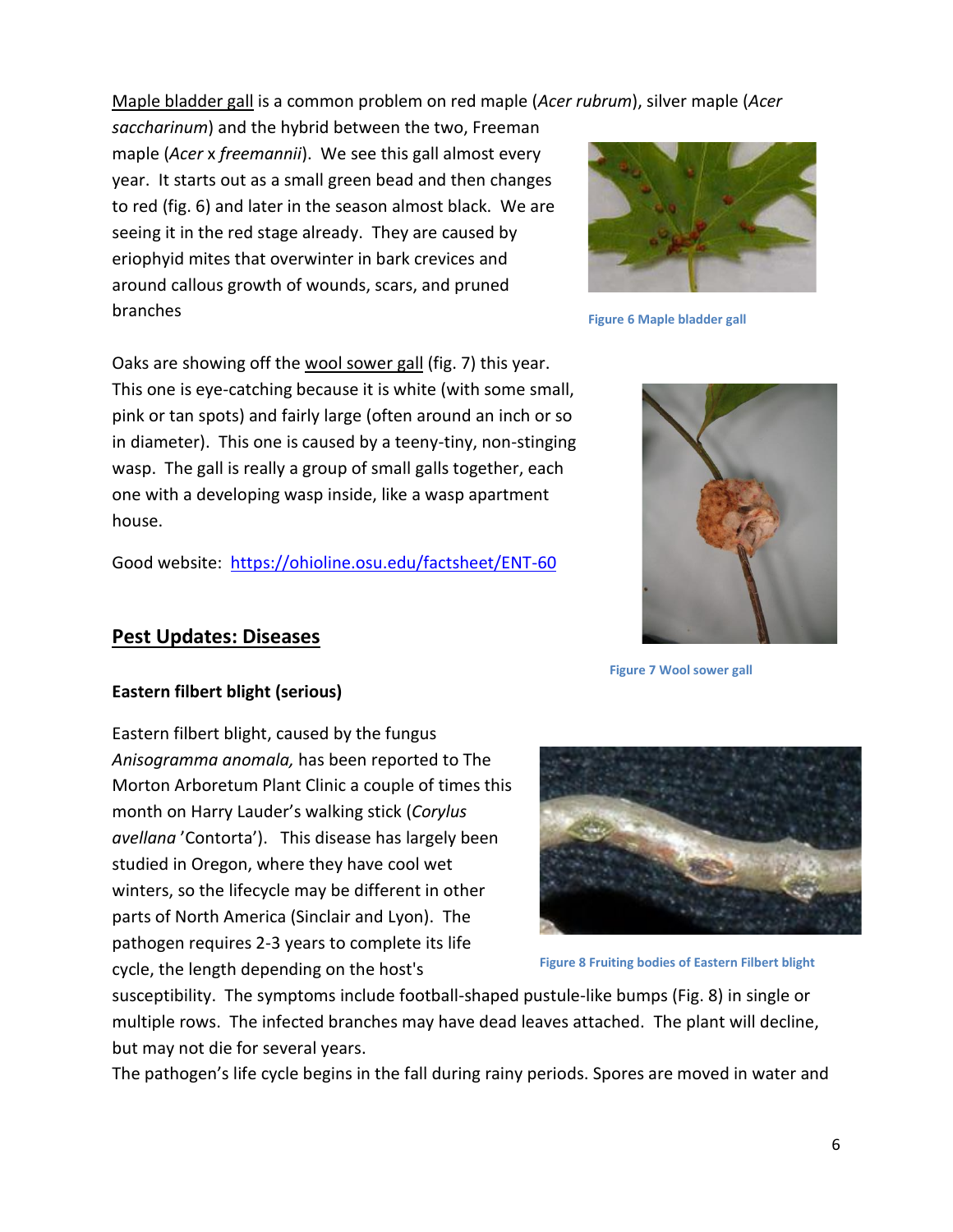wind to surrounding plants. Once the spores adhere to a branch, they germinate and infect the plant. The pustules form and produce spores that overwinter and infect new tissue next year.

**Management:** The most common management practice is planting resistant varieties of *Corylus*. The cankers can be pruned out of the tree successfully so long as all the infected tissue is removed. It may be moved around within an infected tree on pruning tools, so disinfecting pruning tools between cuts is imperative.

Good websites: <http://oregonstate.edu/dept/botany/epp/EFB/index.htm>

## **Pest Updates: Weeds**

## **Bishop's weed (aggressive)**

For many years, Bishop's weed (*Aegopodium podagraria*) was sold as a ground cover and some garden centers still sell it. The variegated cultivar (Fig. 9) was especially popular. But times change, and the biggest question that the Plant Clinic gets regarding this plant is "How do I get rid of this?" Why the change? Bishop's weed is a strong grower and is very aggressive, often covering a lot more territory than is desirable. This plant spreads easily underground and can be difficult to control. Wisconsin law designates this as a "restricted



**Figure 9 Variegated Bishop's weed**

invasive plant". (For more on invasive species laws in Midwestern states visit [www.mipn.org\)](http://www.mipn.org/)

The leaves are compound with up to 9 leaflets. The arrangement of the leaves often leads people to mistake it for poison ivy. Leaves of the species are green, but the variegated cultivar has green leaves with creamy margins. The plants will produce clusters of white flowers that resemble Queen Anne's lace, followed by lots of seeds!

**Management:** Bishop's weed can be difficult to control. Remove flowers before they go to seed to minimize spread through that method. Control of existing plants is difficult without herbicides because digging the plant seldom removes all the underground stolons. Glyphosate can be used to control this plant, but multiple applications may be needed. It is best to treat the plant when it is small, either at the time it is emerging from the soil or resprouting after being cut down. Glyphosate will be absorbed by the young leaves and transported down to the root system to kill out the entire plant. Glyphosate is a non-selective herbicide and can kill or damage any plant so care must be used to avoid getting it on desirable plants.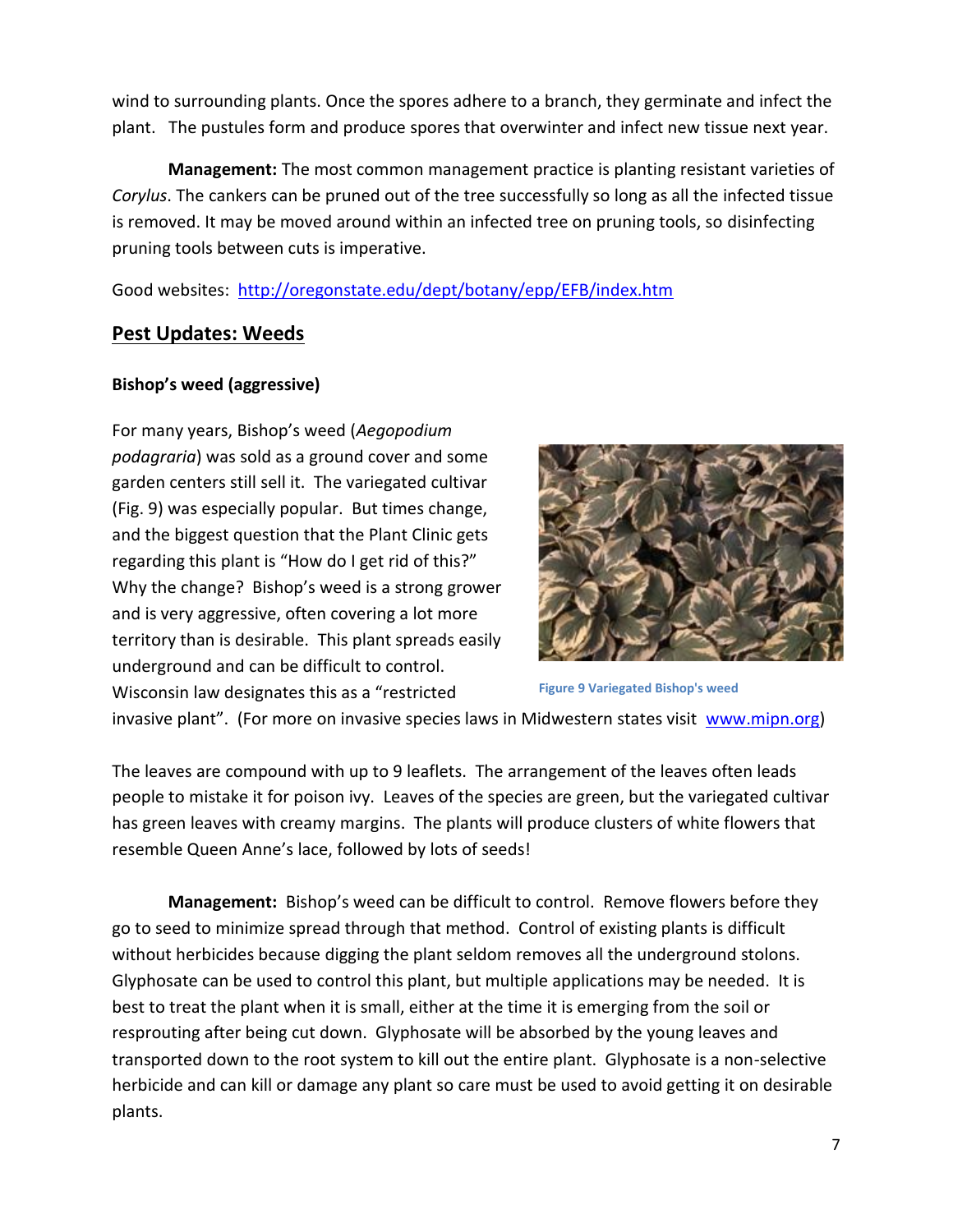## **Miscellaneous**

#### **Chlorosis (potentially serious)**

Chlorosis (yellowing of leaves) is showing up on a number of plants including river birch (*Betula* 

*nigra*) and hickory (*Carya* spp.*)* Chlorosis is a yellowing of the leaf due to low levels of chlorophyll (the green pigment in leaves). In mild cases, leaf tissue appears pale green but the veins remain green (Fig 10) Leaf tissue becomes progressively yellow, and may turn white in advanced cases. Leaf margins may become scorched or develop symmetrical brown spots between veins. Trees that commonly show chlorosis include pin oak, red oak, red maple, white oak, river birch, tulip-tree, sweet gum, bald cypress, magnolia, and white pine.



**Figure 10 Chlorosis on tuliptree leaf**

There are many causes of chlorosis. The most common cause of chlorosis in our area is due to iron and manganese deficiencies resulting from alkaline soils. High soil pH causes iron and manganese that is present in the soil to become unavailable to the plant. Anything that negatively impacts the root system (physical damage, flooded soils, and dry soils) can also lead to chlorosis.

There may be more than one possible cause of yellow leaves. Take river birch, for example. It is fairly common to see chlorosis from lack of iron. In this case, we see the typical yellow leaf with green veins. River birch also suffers when the soil is too dry. Then we tend to see leaves turn all yellow and fall off (sometimes as many as half the leaves may drop). That commonly happens in mid-summer, but we are already seeing some of this due to the unusually dry spring. Determining the cause helps us to determine management practices.

**Management:** In dry seasons, be sure to provide enough moisture to plants. When the season is wet, there is not much we can do but wait for drier weather. Adding fertilizer just won't help in this case. Where soil pH is alkaline (northern Illinois), avoid planting trees that do not tolerate alkaline soils. For existing trees, fertilize soil with a nitrogen- and sulfur-based fertilizer from early spring through mid-May, use chelated iron and manganese, which are not affected by soil pH (best used in spring), or have the tree injected with iron or manganese.

Good website: [https://mortonarb.org/plant-and-protect/tree-plant-care/plant-care](https://mortonarb.org/plant-and-protect/tree-plant-care/plant-care-resources/chlorosis/)[resources/chlorosis/](https://mortonarb.org/plant-and-protect/tree-plant-care/plant-care-resources/chlorosis/)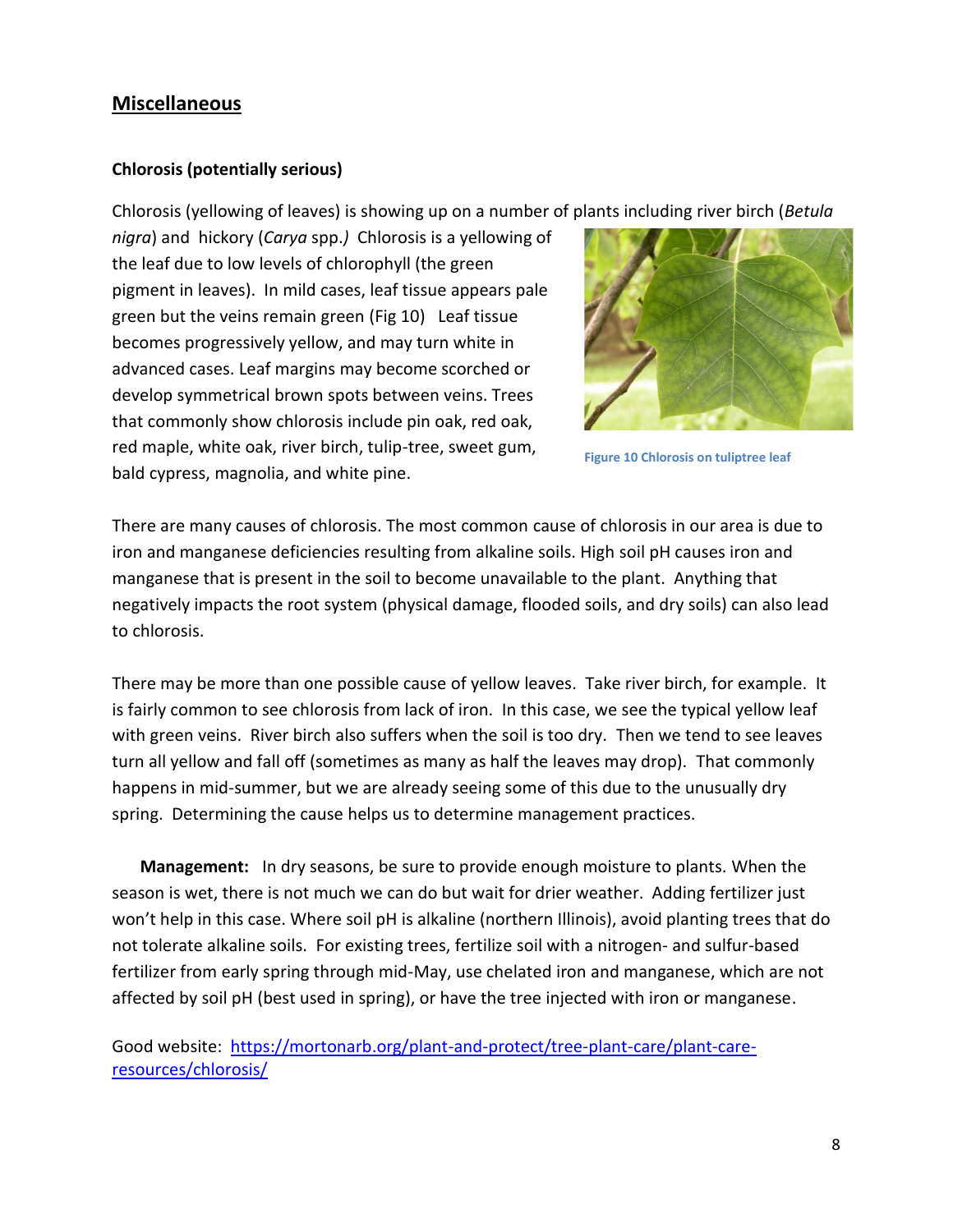## **Spring is dry**

As mentioned in the last article, this spring has been dry. I hardly ever get the chance to say the words dry and spring in the same sentence. A dry spring is a rare thing in northern Illinois. In the last few years, we have had very wet springs. Just looking at rainfall at The Morton Arboretum for April and May, we see this: 2020 gave us 12.61 inches, 2019 gave us 15.17 inches and 2018 gave us 7.89 (which is also the average rainfall). The same time period in 2021 gave us only 4.43 inches. This is a significant difference.

What does this mean for our plants? It is likely that we will see less fungal disease this year. Fungi need water, and rainfall has not only been low, but very sporadic. By the time we did get some rain, the leaves of many plants were maturing and less susceptible to fungal infection. That does not mean we will see no fungal diseases, just less of them. Some fungal diseases may still crop up because we tend to wet the leaves of our plants when we water them, and that can start a fungal infection. Also, we did have some rain, and it may have come at the right time and kept the plant wet enough to get fungal problems started.

So, that brings us to the topic of watering. We do need to consider watering our trees, shrubs and gardens. The Plant Clinic at The Morton Arboretum has already received numerous emails and calls about plants with yellow leaves. That can be caused by a nutrient deficiency (see Chlorosis article above). But with the dry weather we are having, the first thing I ask is "Have you watered the plant?". If the answer is yes, then I ask "How often and how much"?

Some people are not watering at all. Why? Because we are not used to spring being dry and we are not in the habit of thinking about watering until the heat of summer. When we do water, we need to do it right. Here are some things that are done wrong on a regular basis and a way to do them right.

- **Watering plants every day**. Containers may need to be watered every day. Almost nothing else does. Newly planted plants need to be checked every day, but generally don't need to be watered every time they are checked. We check new plants daily to see if the soil is moist or dry so we can decide if we need to water or not. When the soil is drying a bit, then be sure to water thoroughly so we are getting water to the whole root system. Shallow watering leads to weak, shallow root systems.
- **Using the watering device wrong**. There are a lot of good devices for watering, but if they are not used right, they don't give us good results. Know how to use the device you choose for watering.
	- $\circ$  Soaker hoses are great because they keep the leaves dry and deliver water right to the soil. Unfortunately, many people don't run them long enough. Often, they get run for about 15 minutes or so. Soaker hoses deliver water very slowly and they may need to be run for an hour or two to really do the job. Run the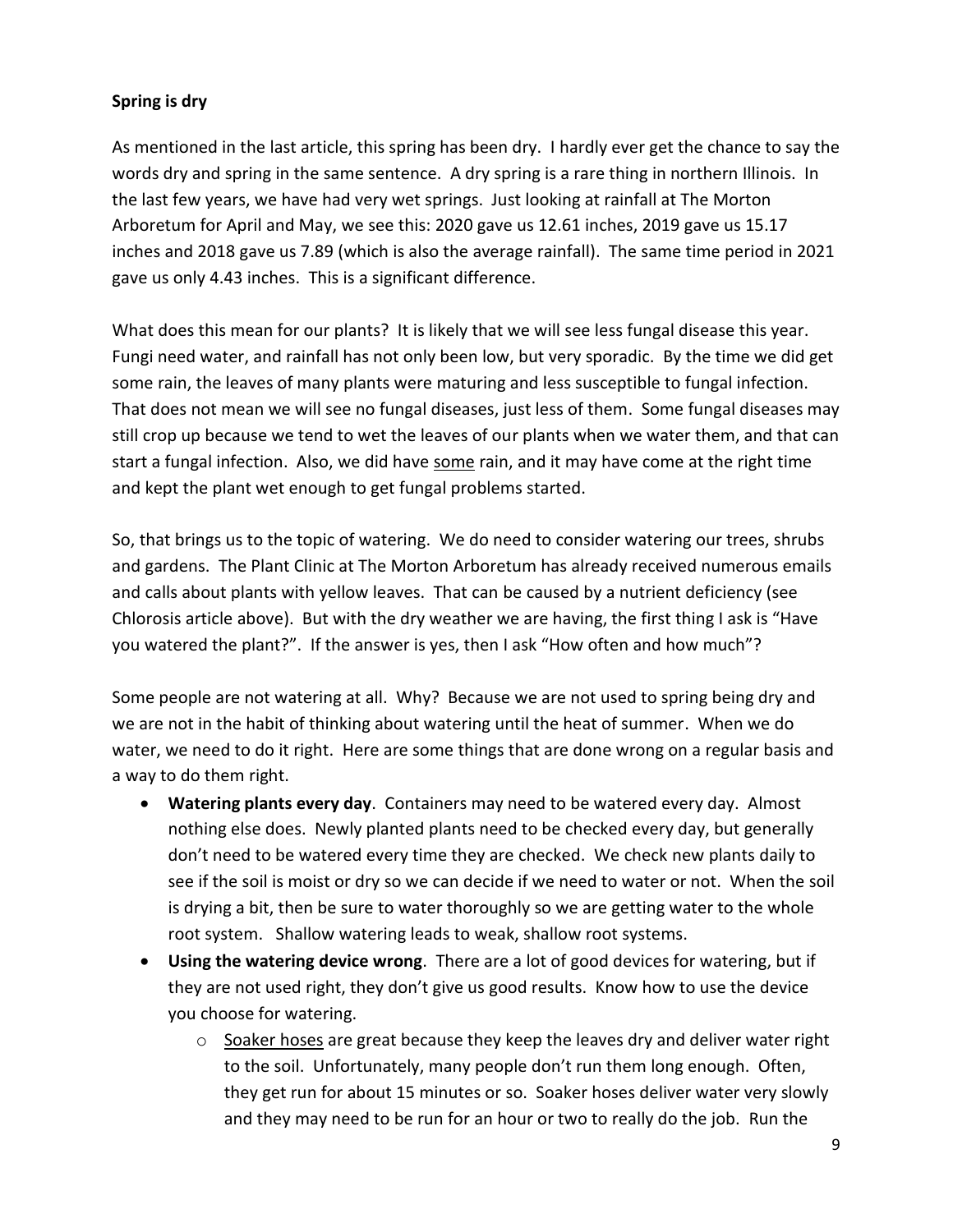hose for an hour and then dig a little hole. If the soil is not moist 5 to 6 inches deep, you need to run it longer.

- $\circ$  Root feeders, with their long needles are great because you can stick them in the soil and go do something else. You just need to move them around from time to time to get good coverage of the root system. The holes that deliver the water are at the lower end of the needle and often the needle gets inserted into the soil too deep. Even most big trees have their roots in the top 18-24 inches. If you plunge that needle into the soil deeply, you are missing a lot of the root system. Insert it so that the tip of the needle is only 4 to 6 inches deep. That will put it into a very active part of the root zone.
- $\circ$  Lawn sprinklers/in-ground irrigation systems are handy because they cover a large area and you can do other things while they are working. Like soaker hoses, these often get run for only 15 minutes or so and the result is the same. Not watering deeply enough. We would like to apply an inch of water when we do water. We are not getting that after 15 minutes. Next time you turn on the lawn sprinkler put out a soup or tuna can and see how long it takes to get 1 inch. I think you will be surprised.
- o Irrigation bags are great for newly planted trees and shrubs. Fill the bag and the water comes out slowly through the bottom of the bag. Also, the water comes out and goes right into the root ball, exactly where we want it. Some people want to fill the bag every day. These bags are not meant to be full all the time. Fill them every 5 to 7 days. I know of one case where the new tree died because the owner filled the bag every day and rotted the tree.
- **Assuming that mature trees don't need water**. Even mature trees can benefit from watering. Lots of people assume that trees have roots that go down several feet. Most trees, even large mature ones, have the majority of their roots in the top 18 to 24 inches. While that is better than the root system under your perennials, the tree roots need to supply water to a very large organism. They have wide-spreading root systems to get enough water to sustain the tree. If some of the roots are in dry soil, they are not contributing to the water supply, and that tree is not going to get as much water as it should. That means the tree is under stress.

Watering can be expensive, but it can also be an investment in the future of your trees and shrubs. Watering a tree not only sustains it for today, it helps it produce a full canopy of leaves next spring. Mid-summer is the time when many of our trees produce buds that will open into leaves in spring. If there is not enough water, the trees may set a smaller number of buds or the buds may not develop as well as they should. That could impact how well the tree leafs out next year.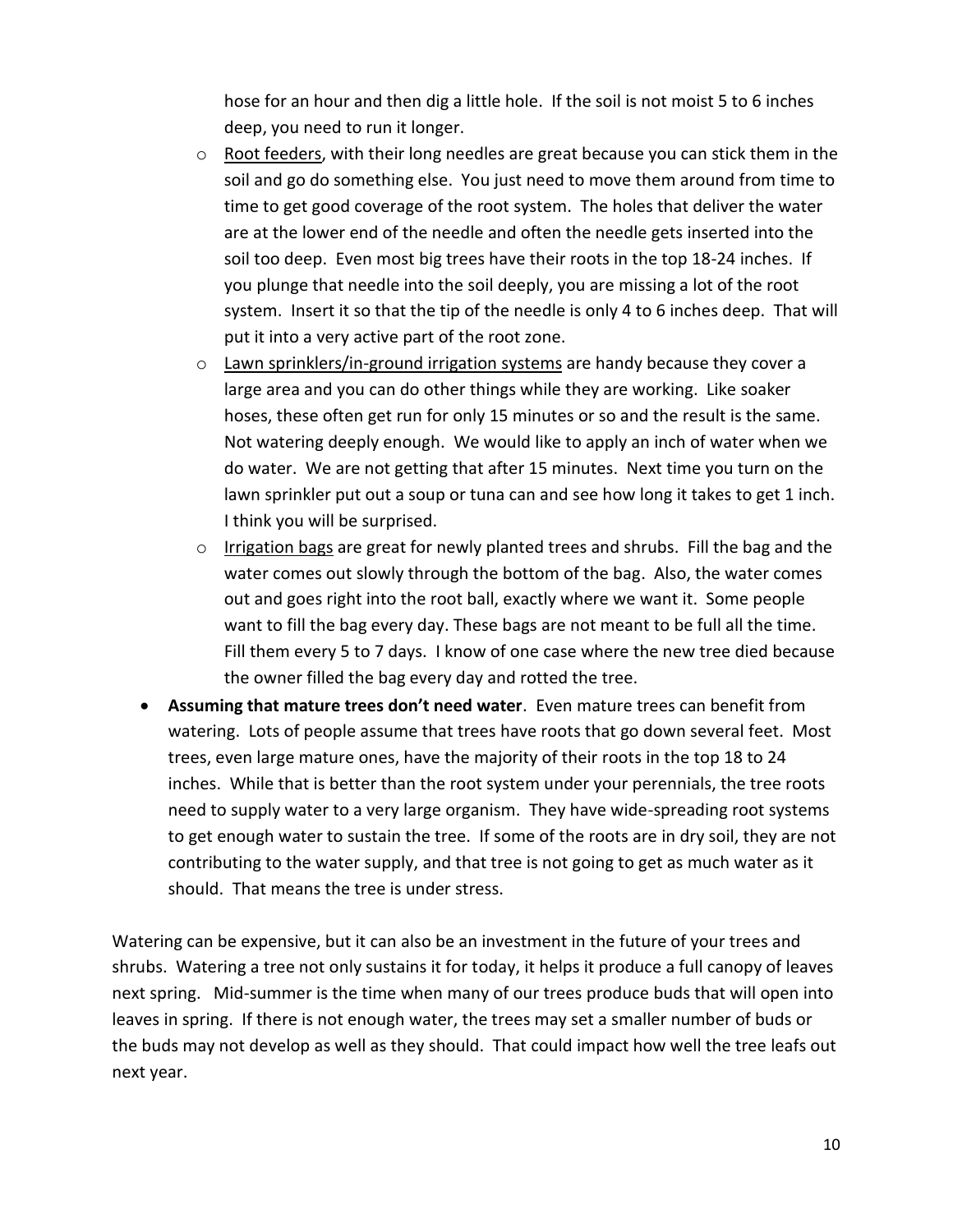So, the dry spring may be a benefit in terms of fewer disease problems, but it does bring us water problems. Gardening does have its challenges every year. The key to winning the battle is understanding the challenges of every season so we can overcome them.



## *Bartlett Tree Experts, Plant Clinic sponsor*

The Plant Health Care Report is prepared by Sharon Yiesla, M.S., Plant Knowledge Specialist and edited by Stephanie Adams, Ph.D., Plant Health Care Leader; Fredric Miller, Ph.D., Research Entomologist at The Morton Arboretum and Professor at Joliet Junior College; Julie Janoski, Plant Clinic Manager; and Carol Belshaw, Arboretum Volunteer. The information presented is believed to be accurate, but the authors provide no guarantee and will not be held liable for consequences of actions taken based on the information.

Thank you...I would like to thank all the staff and volunteers that report disease and pest problems when they find them. Your hard work is appreciated.

Literature/website recommendations: Indicator plants are chosen because of work done by Donald A. Orton, which is published in the book Coincide, The Orton System of Pest and Disease Management. Additional information on growing degree days can be found at: [http://www.ipm.msu.edu/agriculture/christmas\\_trees/gdd\\_of\\_landscape\\_insects](http://www.ipm.msu.edu/agriculture/christmas_trees/gdd_of_landscape_insects) [http://extension.unh.edu/resources/files/Resource000986\\_Rep2328.pdf](http://extension.unh.edu/resources/files/Resource000986_Rep2328.pdf)

This report is available online at <https://mortonarb.org/about-arboretum/plant-health-care-report/>

For pest and disease questions, please contact the Plant Clinic. At this time due to the COVID-19 situation, the Plant Clinic building is closed. You can still contact the Plant Clinic via email at [plantclinic@mortonarb.org](mailto:plantclinic@mortonarb.org) . Emails will be answered during business hours Monday through Friday. Plant Clinic can also be reached by phone (630-719-2424), Monday thru Friday 11 am to 3pm. Inquiries or comments about the PHCR should be directed to Sharon Yiesla at [syiesla@mortonarb.org](mailto:syiesla@mortonarb.org) .

Copyright © 2021 The Morton Arboretum